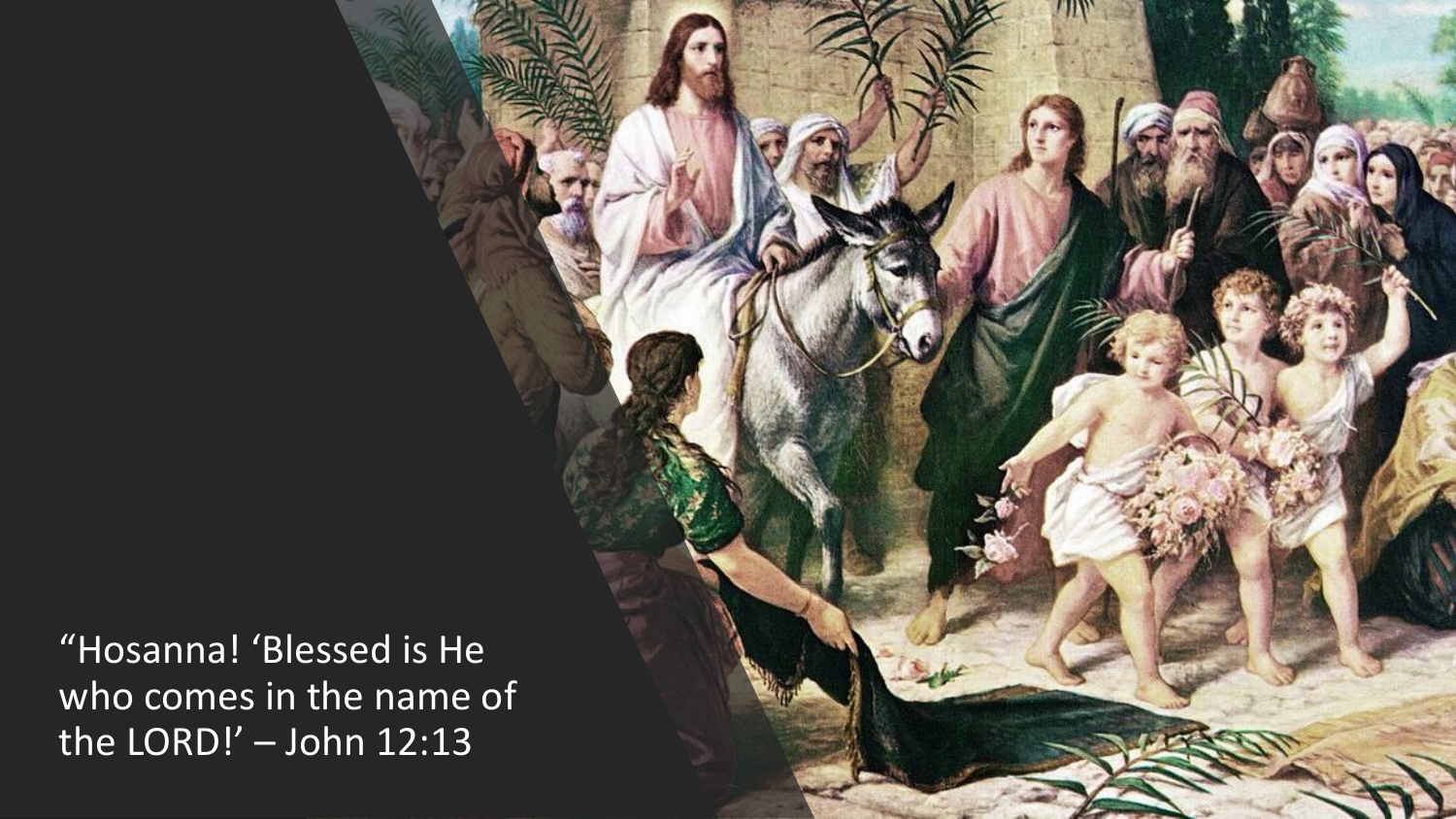Hosanna Sunday

The High Cost of Freedom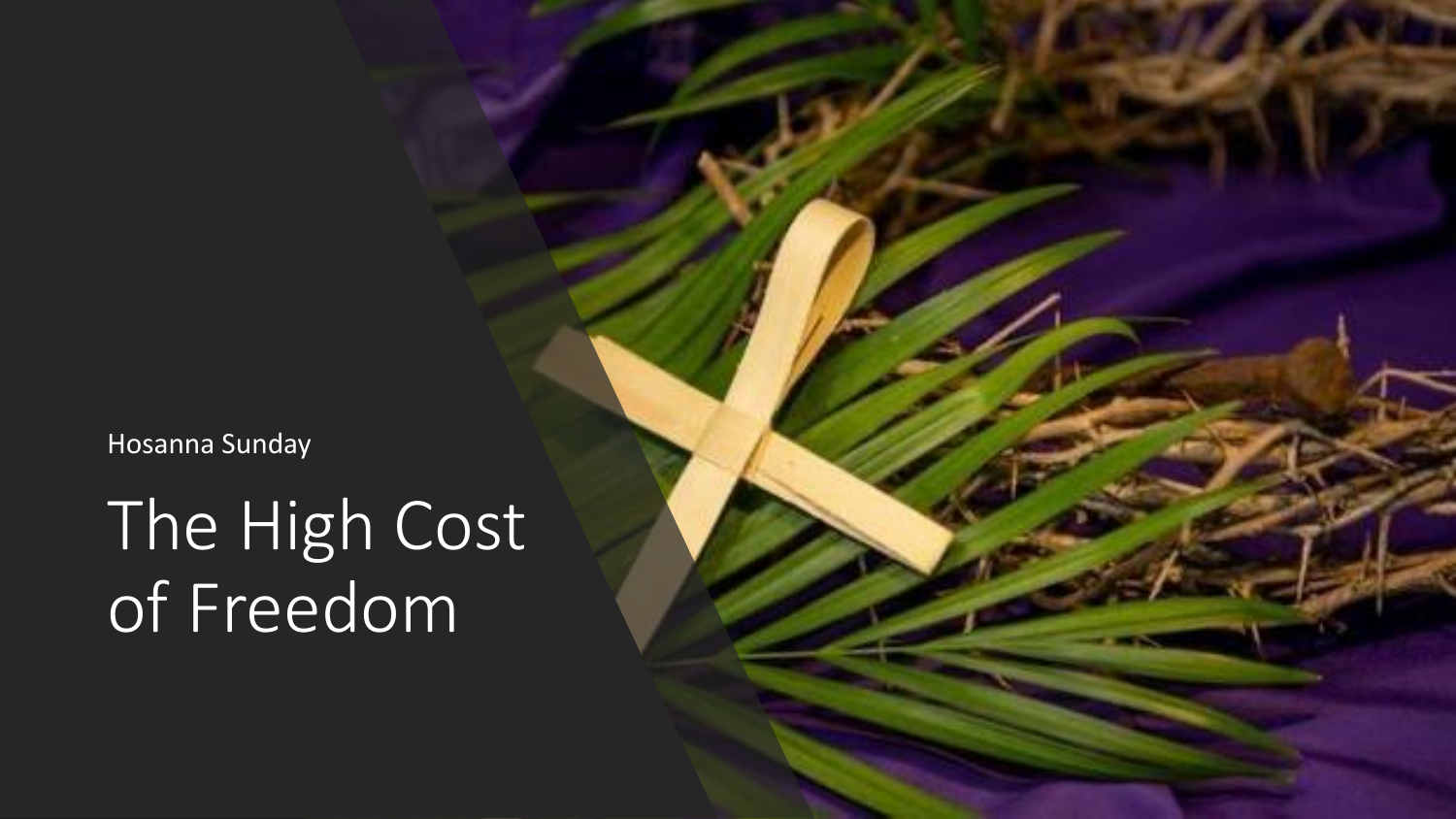#### What did it cost the FATHER?

- "For God so loved the world that He gave His only begotten Son, that whoever believes in Him should not perish but have everlasting life." (Jn. 3:16)
- "He who did not spare His own Son, but delivered Him up for us all, how shall He not with Him also freely give us all things?" (Rom. 8:32)
- Then He said, "Take now your son, your only son Isaac, whom you love, and go to the land of Moriah, and offer him there as a burnt offering on one of the mountains of which I shall tell you." (Gen. 22:2)

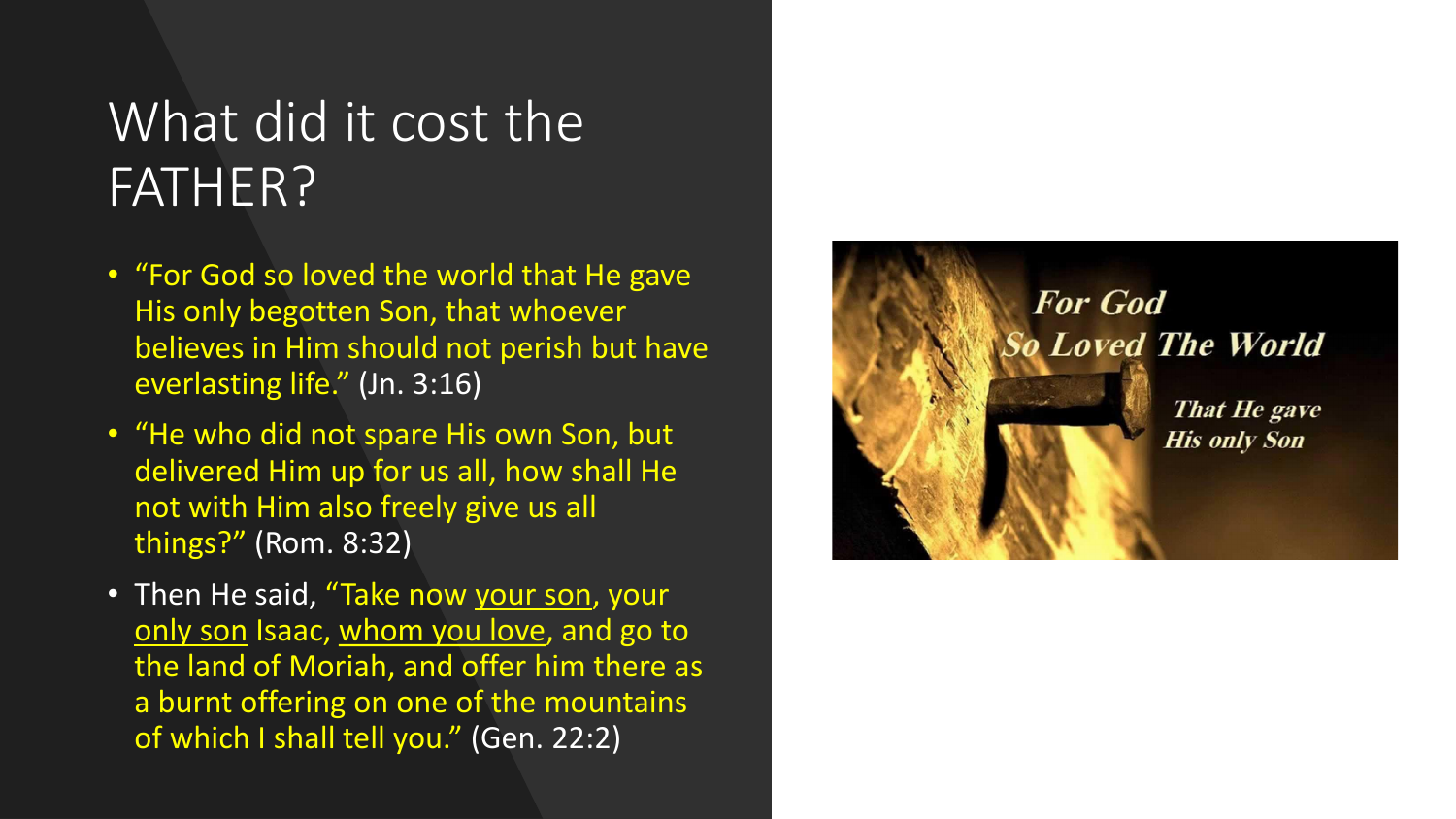

#### What did it cost the SON?

- "…who, being in the form of God, did not consider it robbery to be equal with God, 7 but made Himself of no reputation, taking the form of a bondservant, and coming in the likeness of men. 8 And being found in appearance as a man, He humbled Himself and became obedient to the point of death, even the death of the cross." (Phil. 2:6-8)
- *"You, the Infinite, being God, did not consider equality with God a thing to be grasped, but emptied Yourself and took the form of a servant…"* (St. Gregory)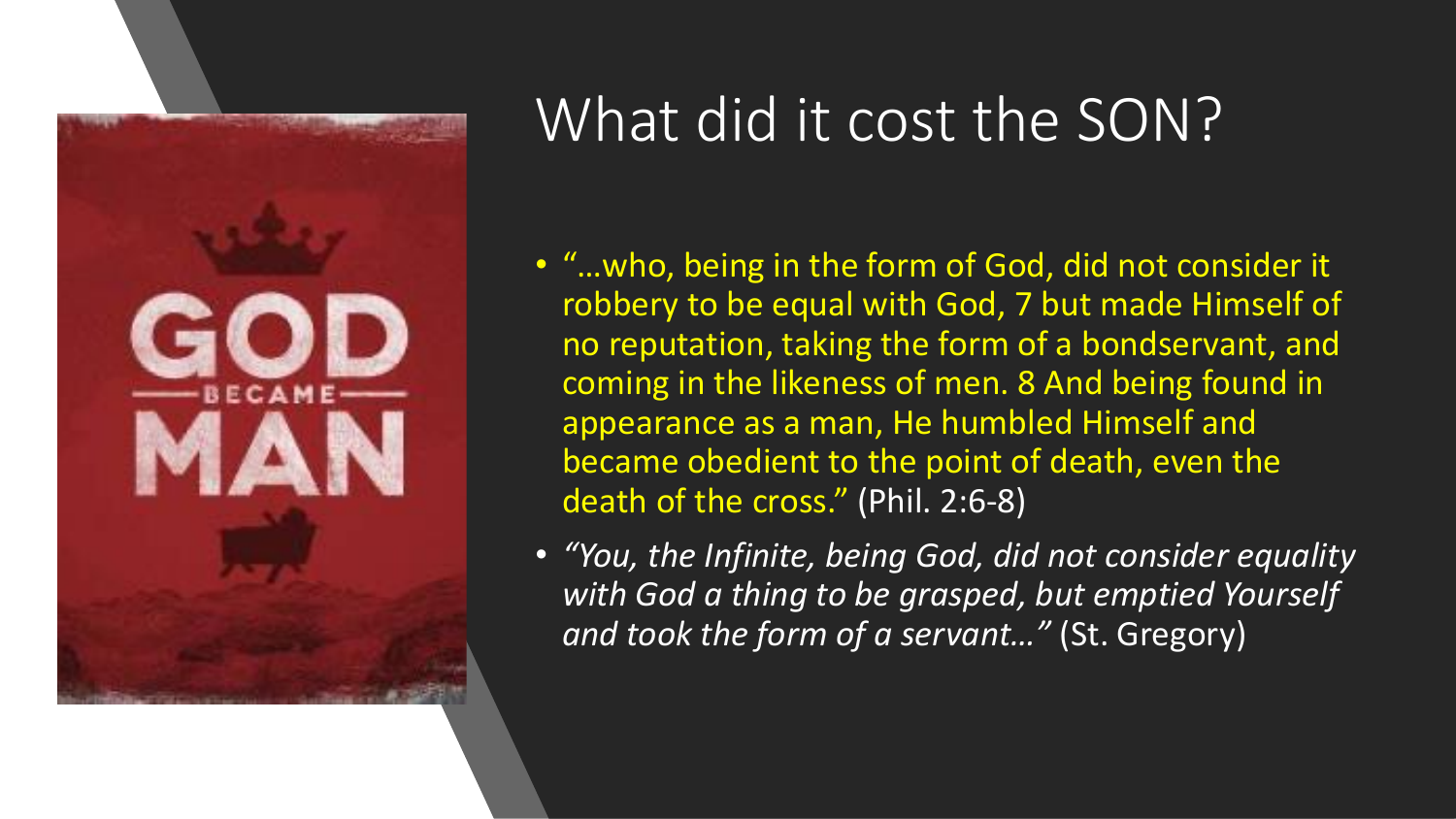

### What did it cost the SON?

- 1. The humiliation of servitude
- 2. Bearing the sufferings of fallen humanity
- 3. The agony of the Cross
- 4. The burden of rejection
- "O Jerusalem, Jerusalem, the one who kills the prophets and stones those who are sent to her! How often I wanted to gather your children together, as a hen gathers her chicks under her wings, but you were not willing!" ( Matt. 23:37)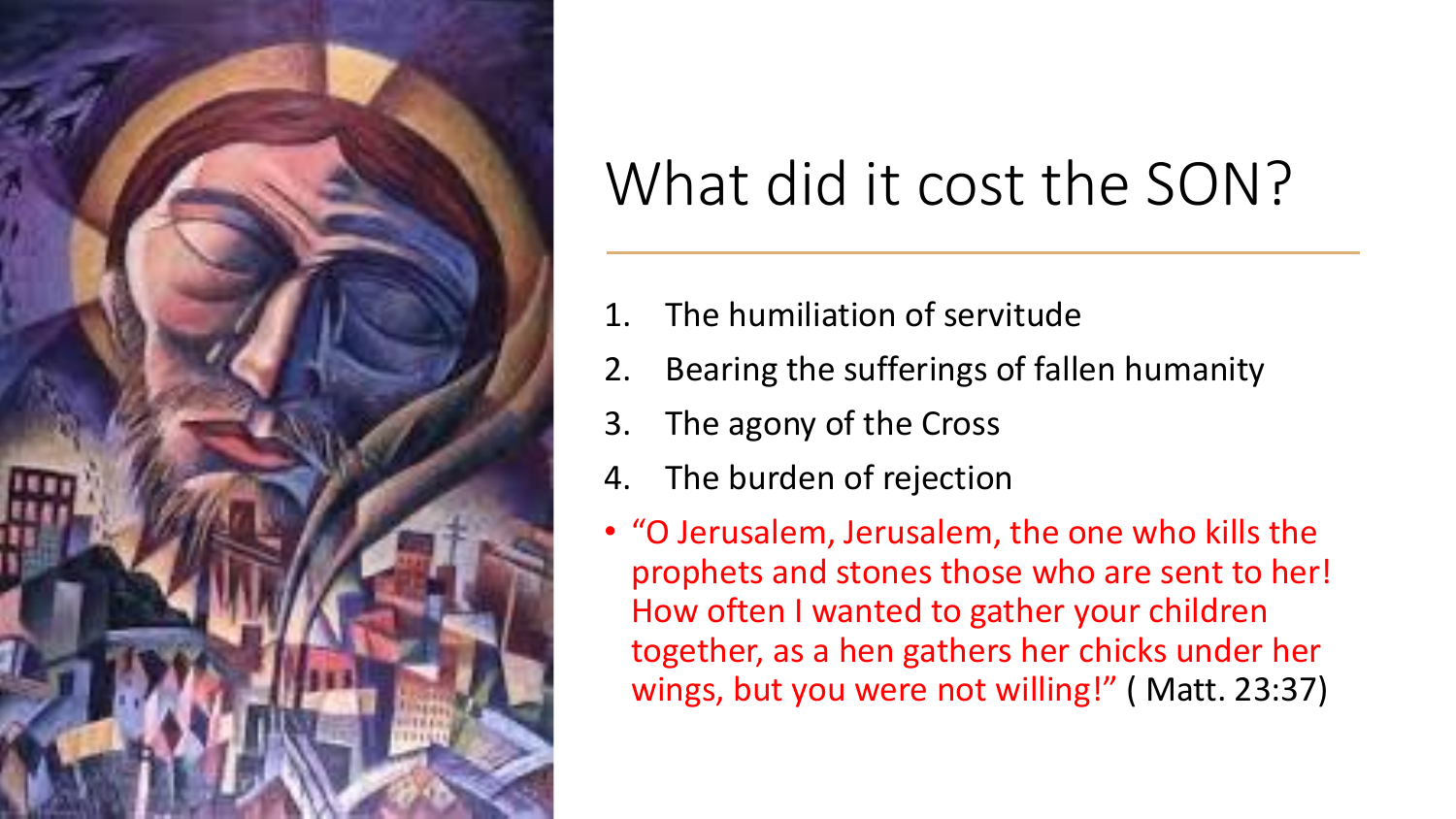

#### What did it cost the HOLY SPIRIT?

• "And do not grieve the Holy Spirit of God, by whom you were sealed for the day of redemption." (Eph. 4:30)

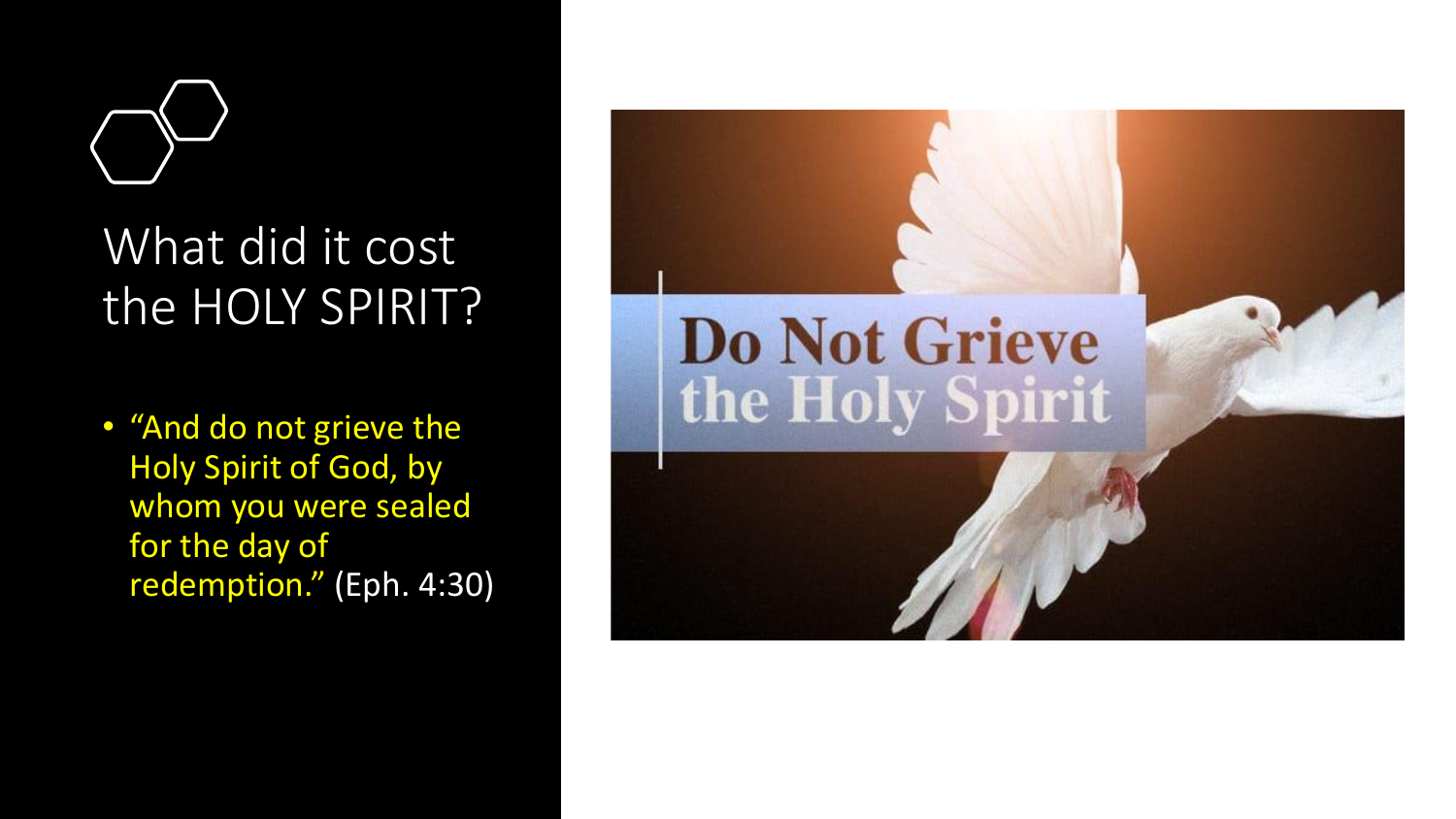### Preserving our Freedom

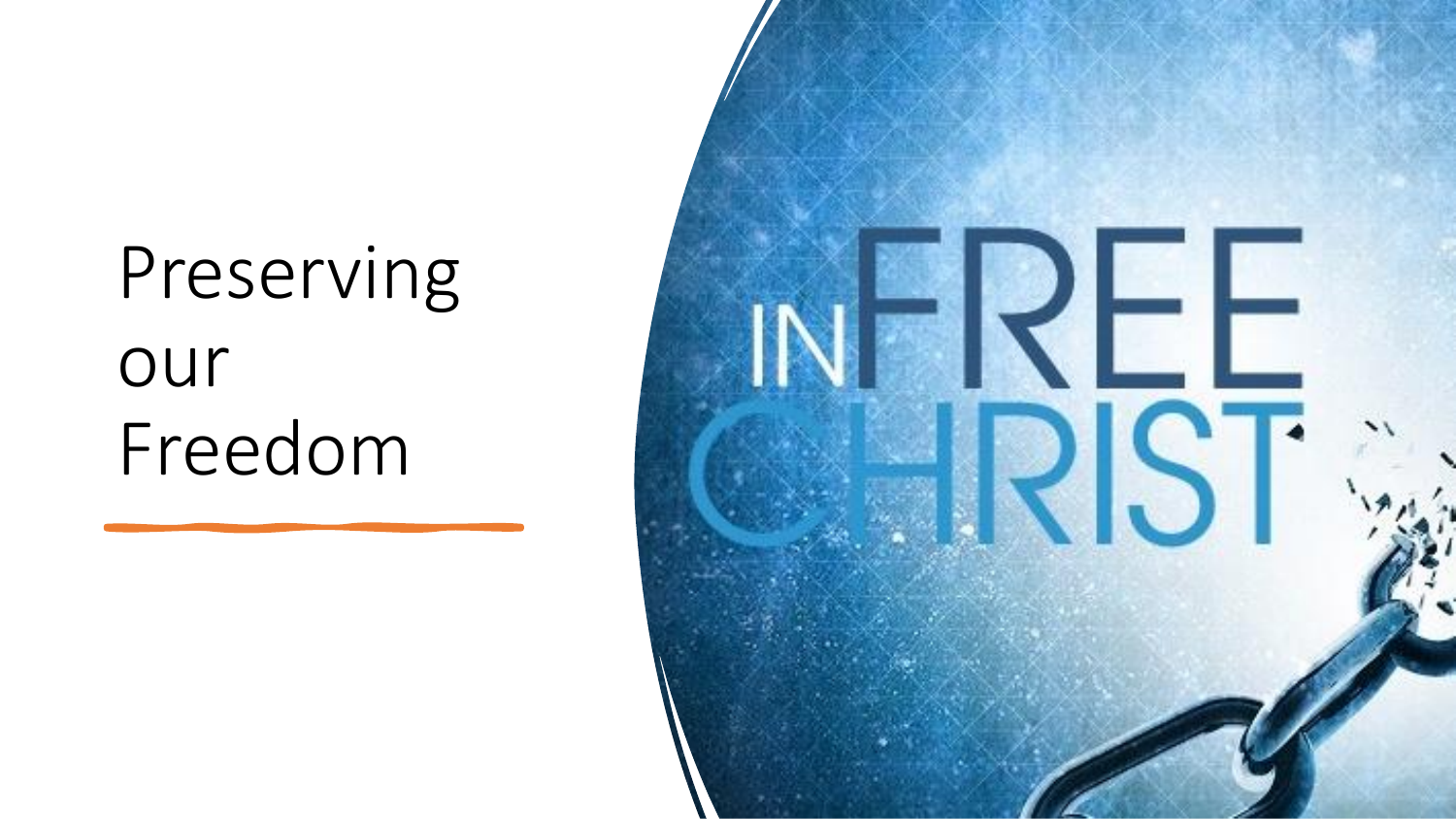#### 1. Holding to the Truth You are of your father the



devil, and the desires of your father you want to do. He was a murderer from the beginning, and does not stand in the truth, because there is no truth in him. When he speaks a lie, he speaks from his own resources, for he is a liar and the father of it. 45 But because I tell the truth, you do not believe Me." (Jn. 8:44- 45)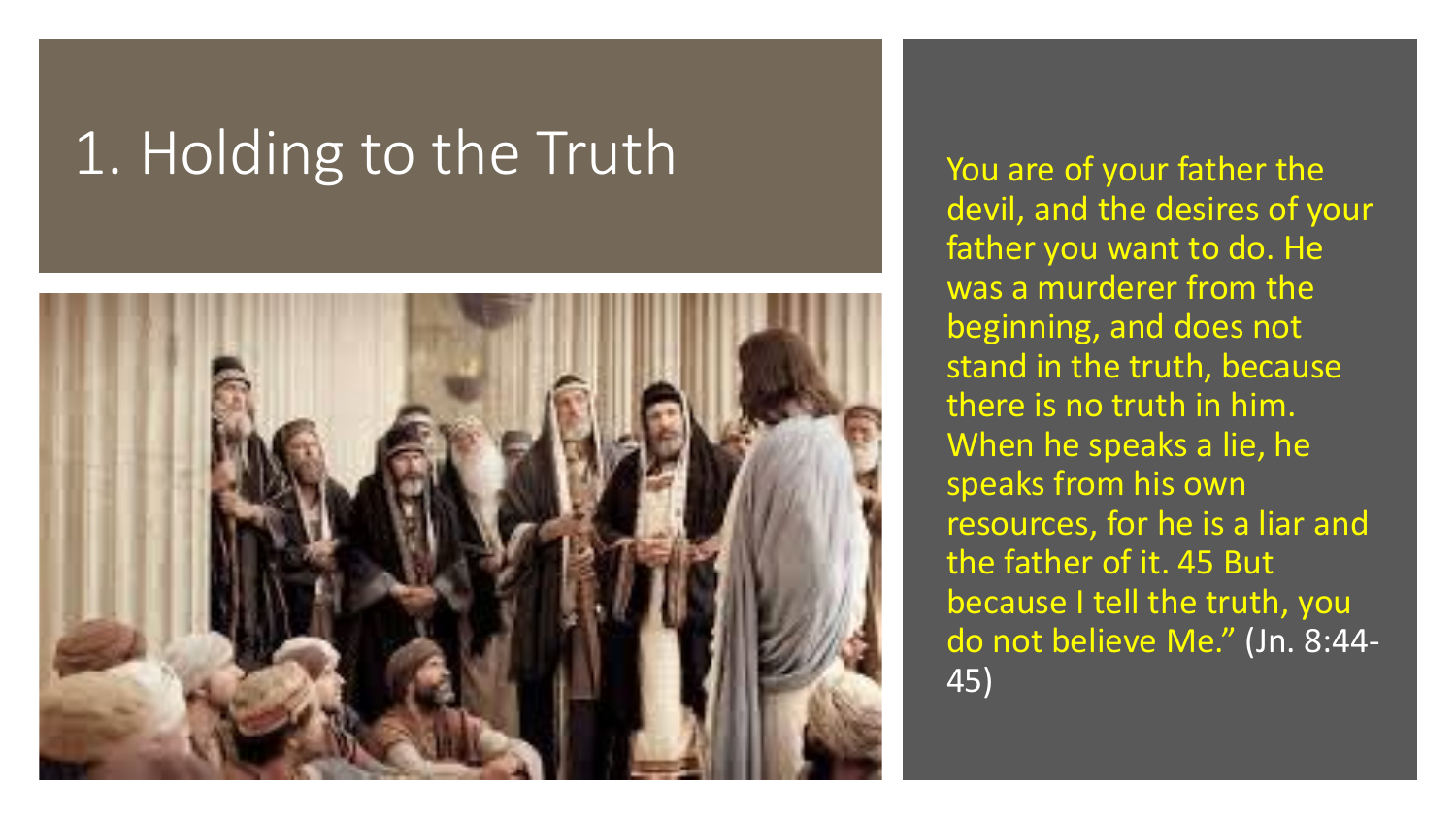### 1. Holding to the Truth

- "The coming of the lawless one is according to the working of Satan, with all power, signs, and lying wonders, 10 and with all unrighteous deception among those who perish, because they did not receive the love of the truth, that they might be saved. 11 And for this reason God will send them strong delusion, that they should believe the lie, 12 that they all may be condemned who did not believe the truth but had pleasure in unrighteousness." (2 Thes. 2:9-12)
- "Deliver my soul, O LORD, from lying lips and from a deceitful tongue." (Ps. 120:2)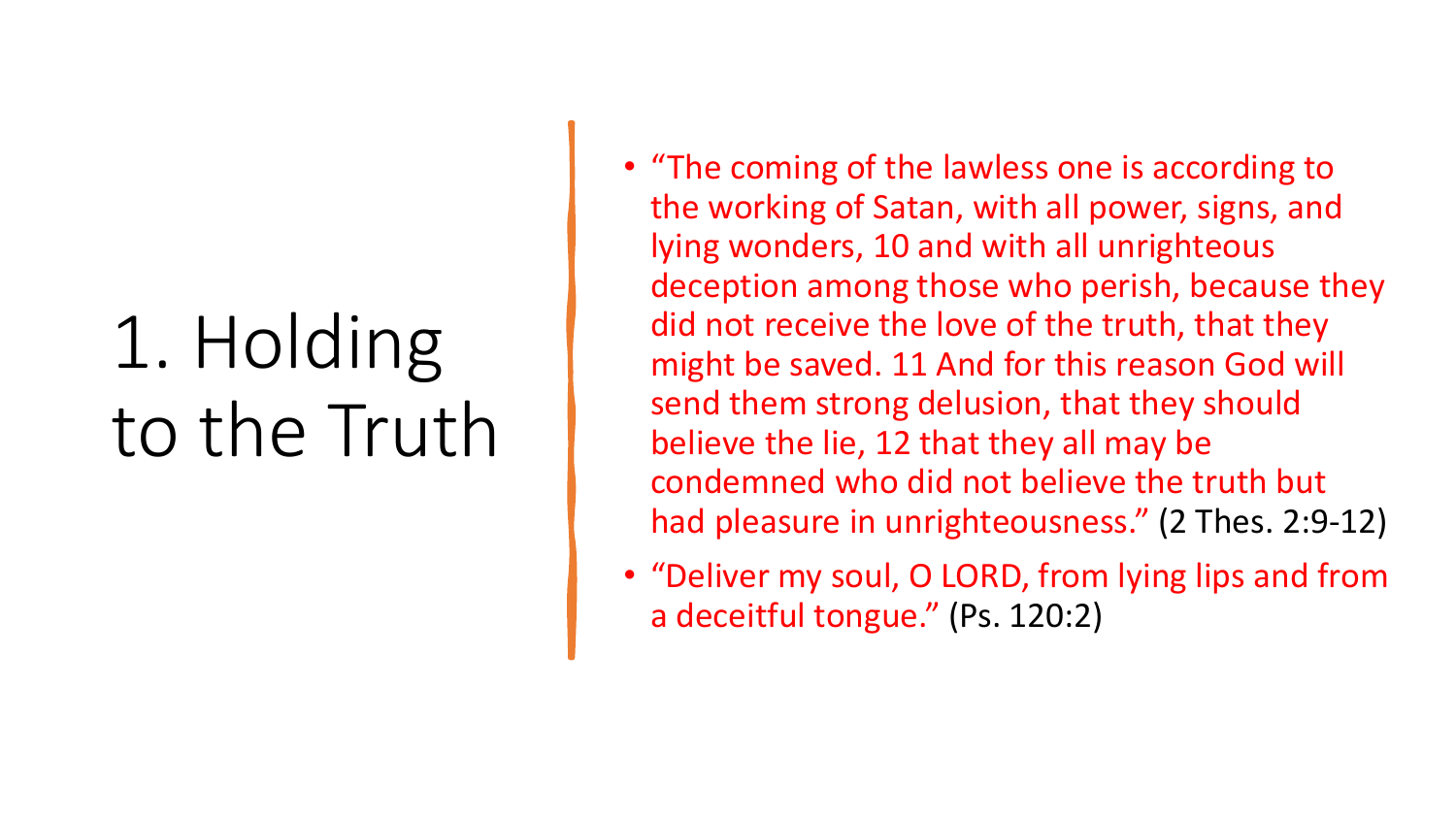#### 2. Engage in Spiritual Warfare



- "You have not yet resisted to bloodshed, striving against sin." (Heb. 12:4)
- "And if your eye causes you to sin, pluck it out. It is better for you to enter the kingdom of God with one eye, rather than having two eyes, to be cast into hell fire…" (Mk. 9:47)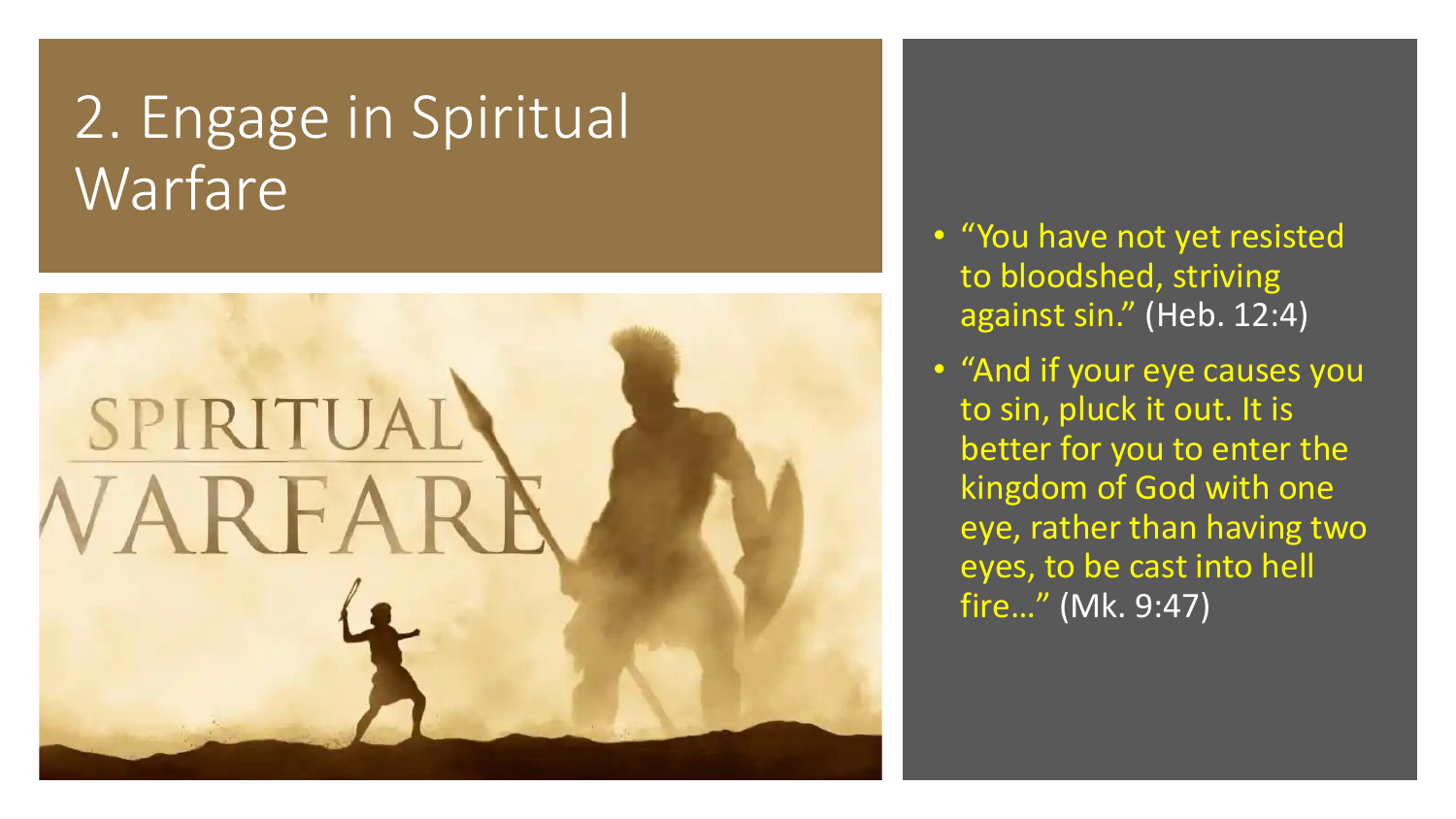

# 3. Consider the Ultimate Price

We have an obligation to share and preserve this freedom for the coming generations